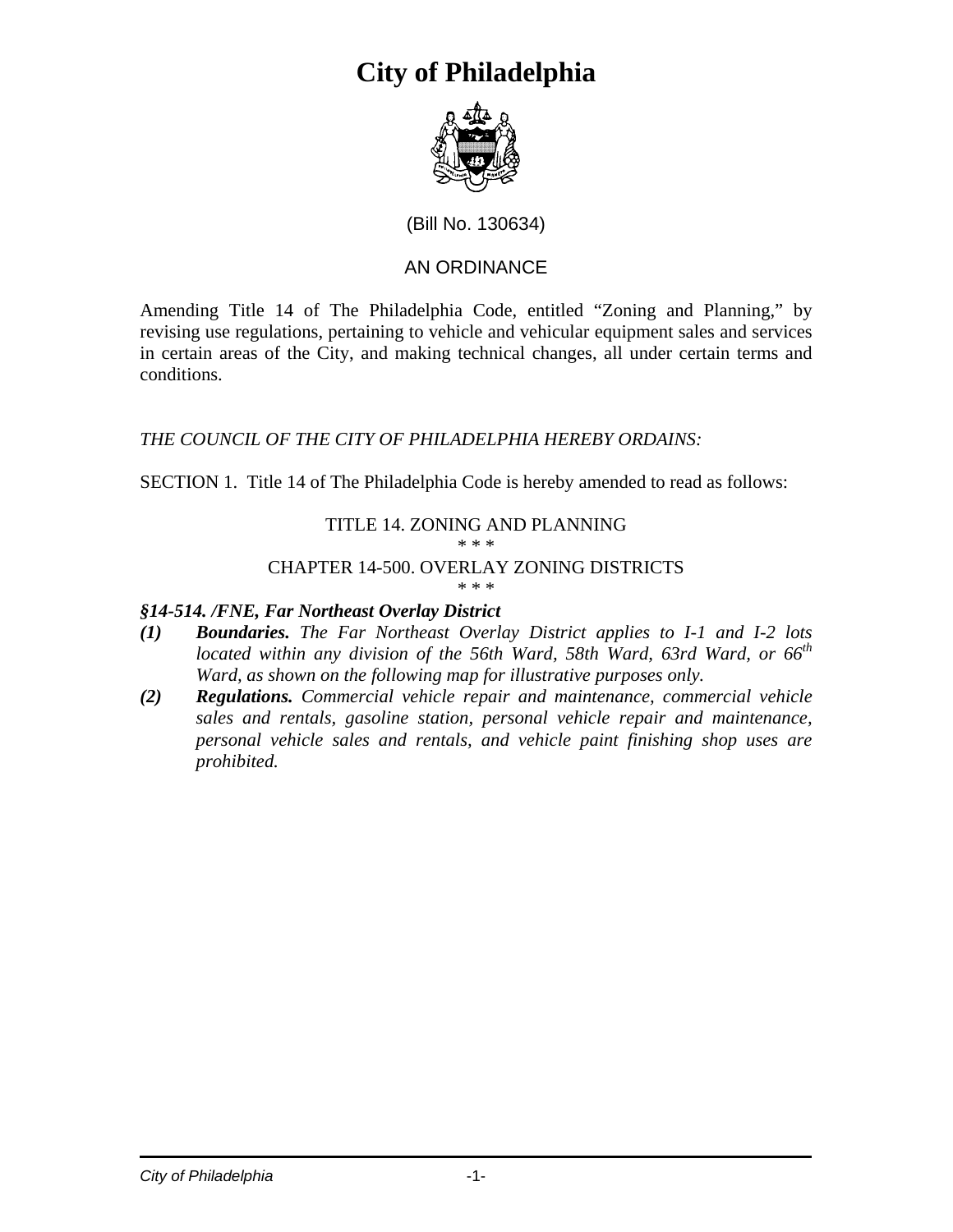# BILL NO. 130634 continued Certified Copy



SECTION 2. This Ordinance shall become effective immediately.

**Explanation:** 

*City of Philadelphia* -2-

\_\_\_\_\_\_\_\_\_\_\_\_\_\_\_\_\_\_\_\_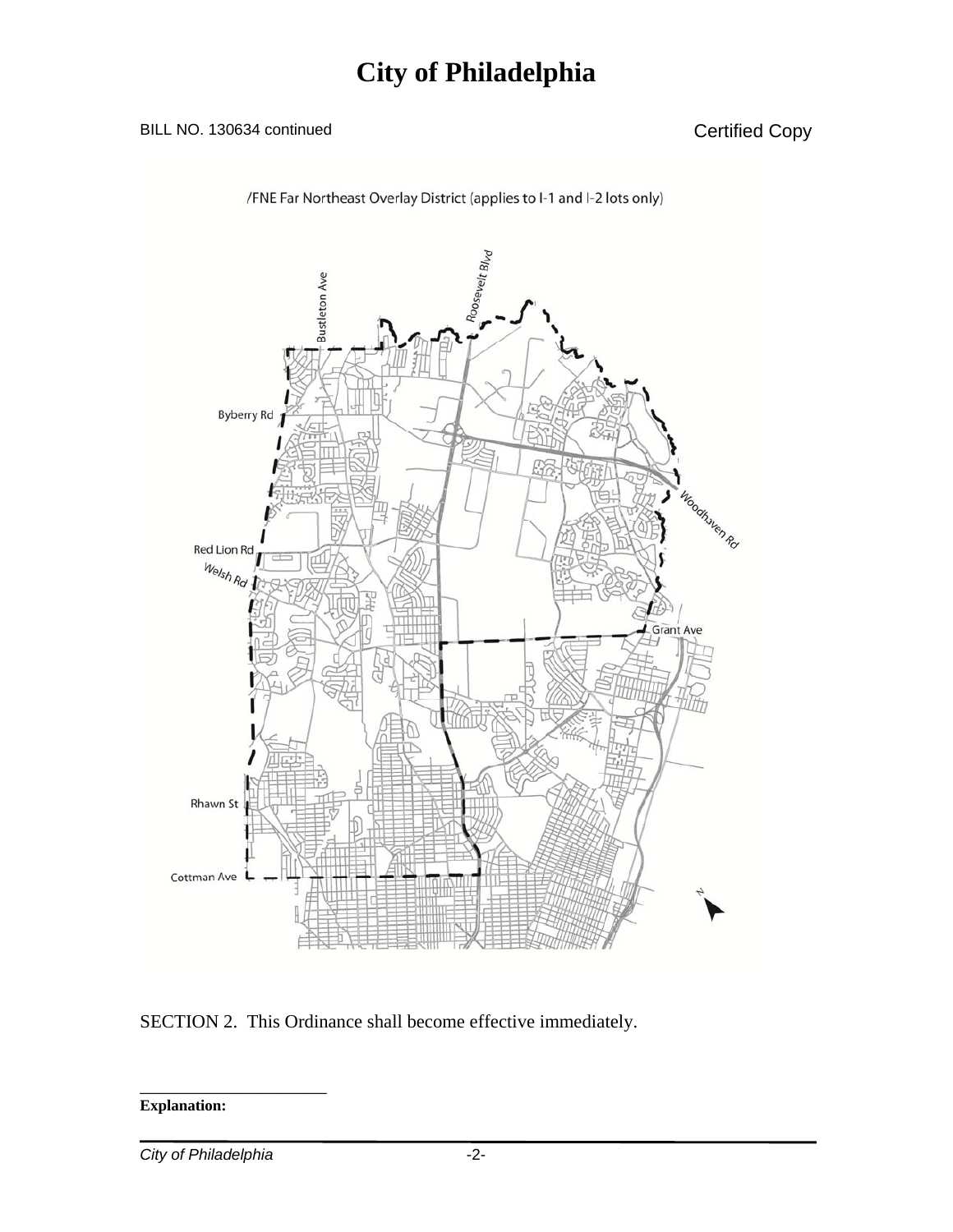# **City of Philadelphia**

BILL NO. 130634 continued Certified Copy

*Italics* indicate new matter added.